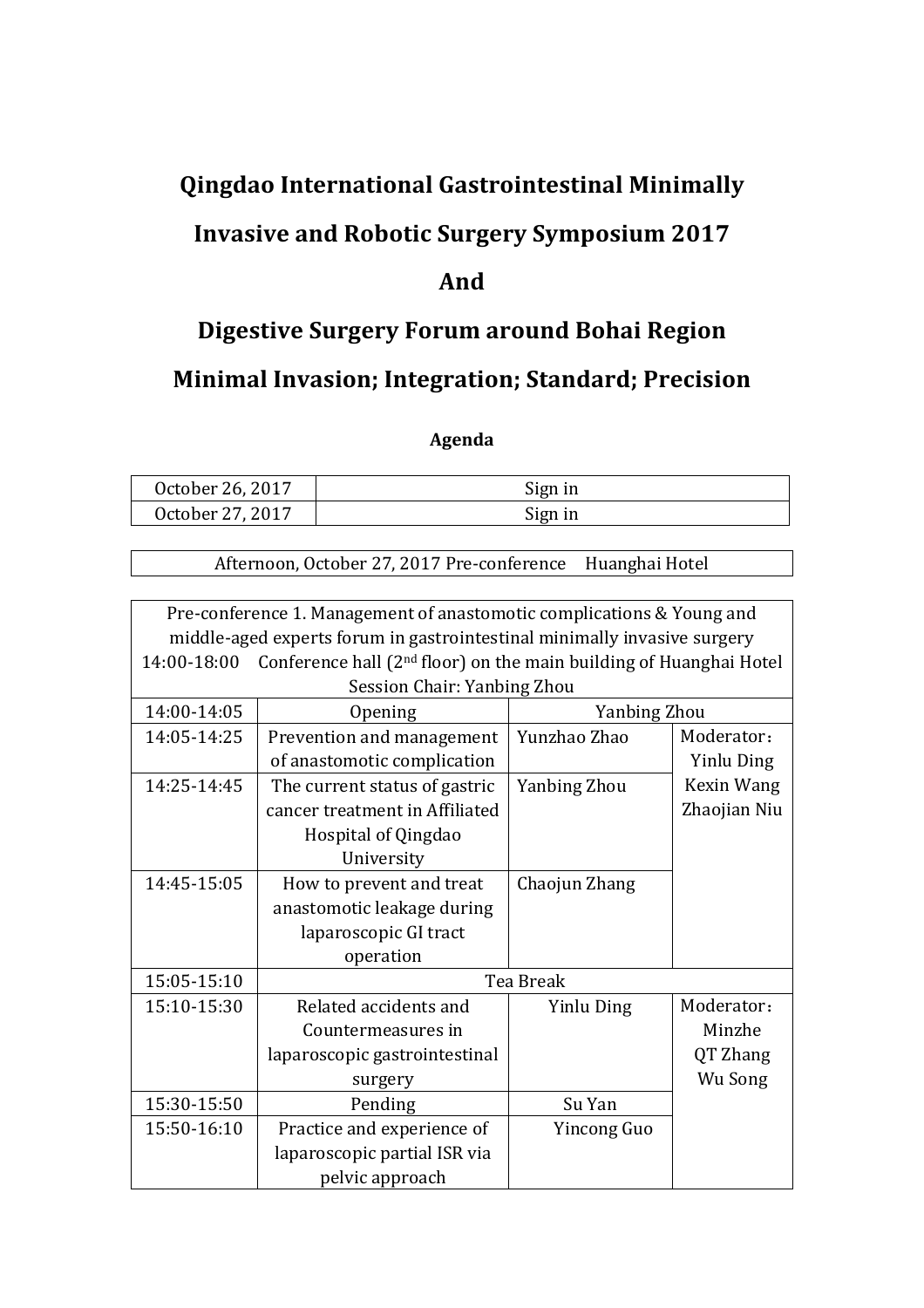| 16:10-16:30 | Safety evaluation and<br>practical skills of total<br>laparoscopic<br>esophagojejunal anastomosis | Jian Zhang               |            |
|-------------|---------------------------------------------------------------------------------------------------|--------------------------|------------|
| 16:30-16:40 | Introductory speech:                                                                              | Yu Li                    | Moderator: |
|             | Whether retain the left colic                                                                     |                          | Lu Zang    |
|             | artery or not during the                                                                          |                          | Li Zhang   |
|             | operation of rectal surgery?                                                                      |                          | Jianjun Qu |
| 16:40-17:00 | Q & A                                                                                             | Young and                |            |
|             |                                                                                                   | middle-aged              |            |
|             |                                                                                                   | experts                  |            |
| 17:00-17:10 | Introductory speech:                                                                              | Jiaming Zhu              |            |
|             | Anastomotic methods for                                                                           |                          |            |
|             | laparoscopic gastrectomy,                                                                         |                          |            |
|             | total-laparoscopic v.s.                                                                           |                          |            |
|             | laparoscopic assistant                                                                            |                          |            |
| 17:10-17:30 | Q & A                                                                                             | Young and                |            |
|             |                                                                                                   | middle-aged              |            |
|             |                                                                                                   | experts                  |            |
| 17:30-17:40 | Introductory speech:<br>Anastomotic methods for                                                   | Lin Fan                  |            |
|             |                                                                                                   |                          |            |
|             | total-laparoscopic distal                                                                         |                          |            |
|             | gastrectomy, Roux-en-Y v.s.<br>Uncut                                                              |                          |            |
| 17:40-18:00 |                                                                                                   |                          |            |
|             | Q & A                                                                                             | Young and<br>middle-aged |            |
|             |                                                                                                   |                          |            |
|             |                                                                                                   | experts                  |            |

| Pre-conference 2. ERAS forum for gastrointestinal surgery |                                                                                        |                         |  |
|-----------------------------------------------------------|----------------------------------------------------------------------------------------|-------------------------|--|
|                                                           | The $2nd$ conference room (3 <sup>rd</sup> floor), Conference center of<br>14:30-17:30 |                         |  |
|                                                           | Huanghai Hotel                                                                         |                         |  |
|                                                           | Session Chair: Yanbing Zhou, Hongbo Wei                                                |                         |  |
| 14:30-14:50                                               | Sign in                                                                                |                         |  |
| 14:50-15:00                                               | Opening                                                                                | Yanbing Zhou Hongbo Wei |  |
| 15:00-15:30                                               | A preliminary view of the rapid                                                        | Gang Zhao               |  |
|                                                           | recovery clinical pathway on the                                                       |                         |  |
|                                                           | perioperative period of colorectal                                                     |                         |  |
|                                                           | tumor                                                                                  |                         |  |
| 15:30-16:00                                               | ERAS practice on gastrointestinal                                                      | Dongjie Yang            |  |
|                                                           | surgery                                                                                |                         |  |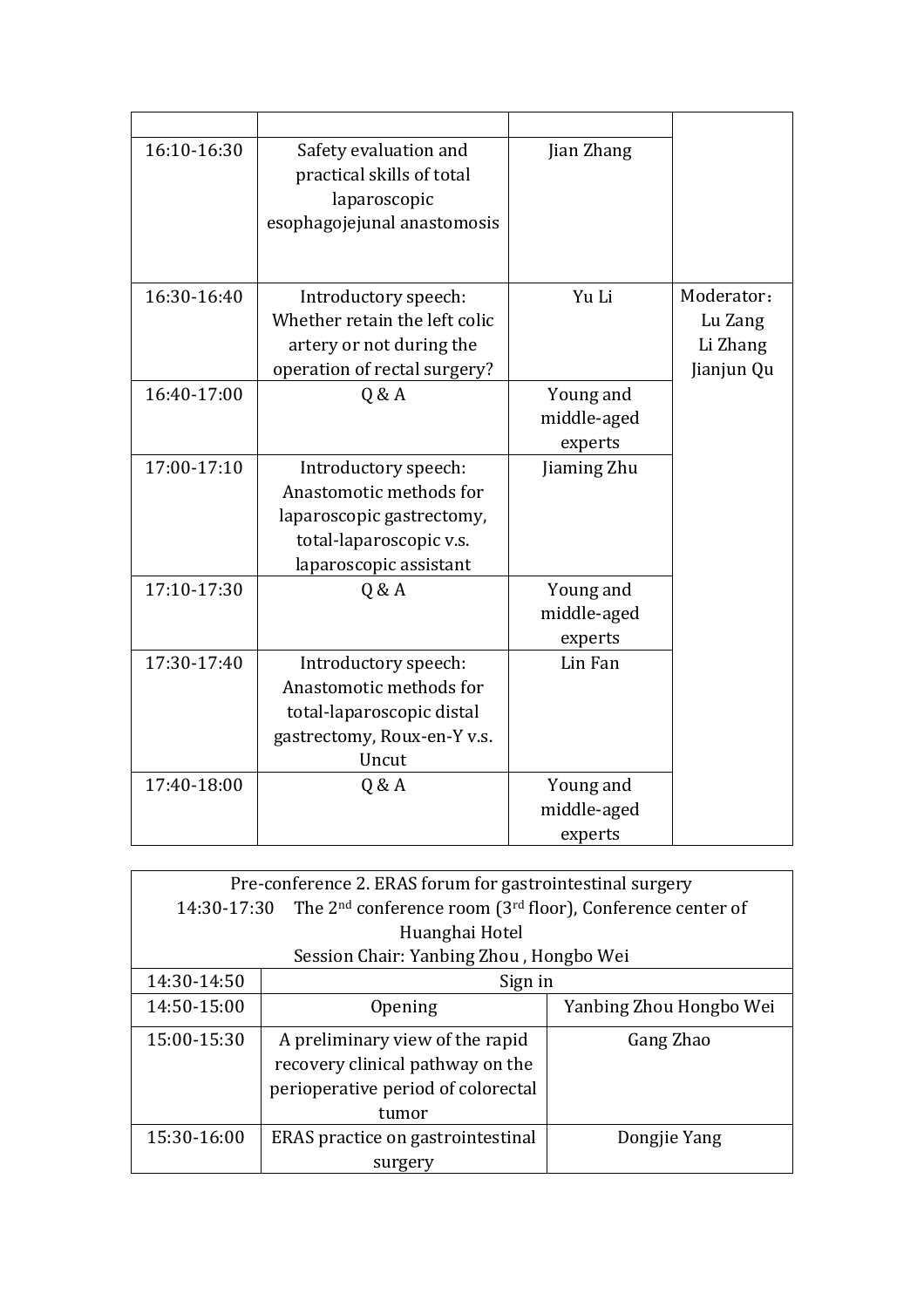| 16:00-16:30 | Research on oral nutritional  | Lei Lian    |
|-------------|-------------------------------|-------------|
|             | support                       |             |
| 16:30-17:00 | Anesthesia Management in ERAS | Haichen Chu |
|             | ERA                           |             |
| 17:00-17:30 | Discussion & Summary          |             |

| Pre-conference 3. Summing-up meeting of the GIST cooperative group |                                                                      |                                    |  |
|--------------------------------------------------------------------|----------------------------------------------------------------------|------------------------------------|--|
| ---Progress and experience on the diagnosis and treatment of GIST  |                                                                      |                                    |  |
| 15:00-17:40                                                        | The $3^{rd}$ conference room ( $2^{nd}$ floor), Conference center of |                                    |  |
|                                                                    | Huanghai Hotel                                                       |                                    |  |
|                                                                    | Conference President: Yanbing Zhou and                               | Qingsi He                          |  |
| 15:00-15:10                                                        | Speech given by the                                                  | Professor Yanbing Zhou             |  |
|                                                                    | Conference President                                                 | Professor Qingsi He                |  |
| 15:10-15:40                                                        | Update of GIST Guideline 2017                                        | Jian Li                            |  |
| 15:40-16:10                                                        | Clinical case 1                                                      | <b>MDTTeam of Qilu Hospital</b>    |  |
| 16:10-16:40                                                        | Clinical case 2                                                      | <b>MDT Team of Shandong Cancer</b> |  |
|                                                                    |                                                                      | Hospital                           |  |
| 16:40-17:10                                                        | Clinical case 3                                                      | <b>MDT Team of Yuhuangding</b>     |  |
|                                                                    |                                                                      | Hospital                           |  |
| 17:10-17:30                                                        | Clinical case 4                                                      | MDT Team of the Affiliated         |  |
|                                                                    |                                                                      | Hospital of Qingdao University     |  |
| 17:30-17:40<br>Discussion & Summary                                |                                                                      |                                    |  |

| Pre-conference 4. Sandostain Academic Salon |                                                                                               |  |
|---------------------------------------------|-----------------------------------------------------------------------------------------------|--|
|                                             | 15:30-17:30 The 1 <sup>st</sup> conference room (3 <sup>rd</sup> floor), Conference center of |  |
| Huanghai Hotel                              |                                                                                               |  |
| Session Chair: Yanbing Zhou                 |                                                                                               |  |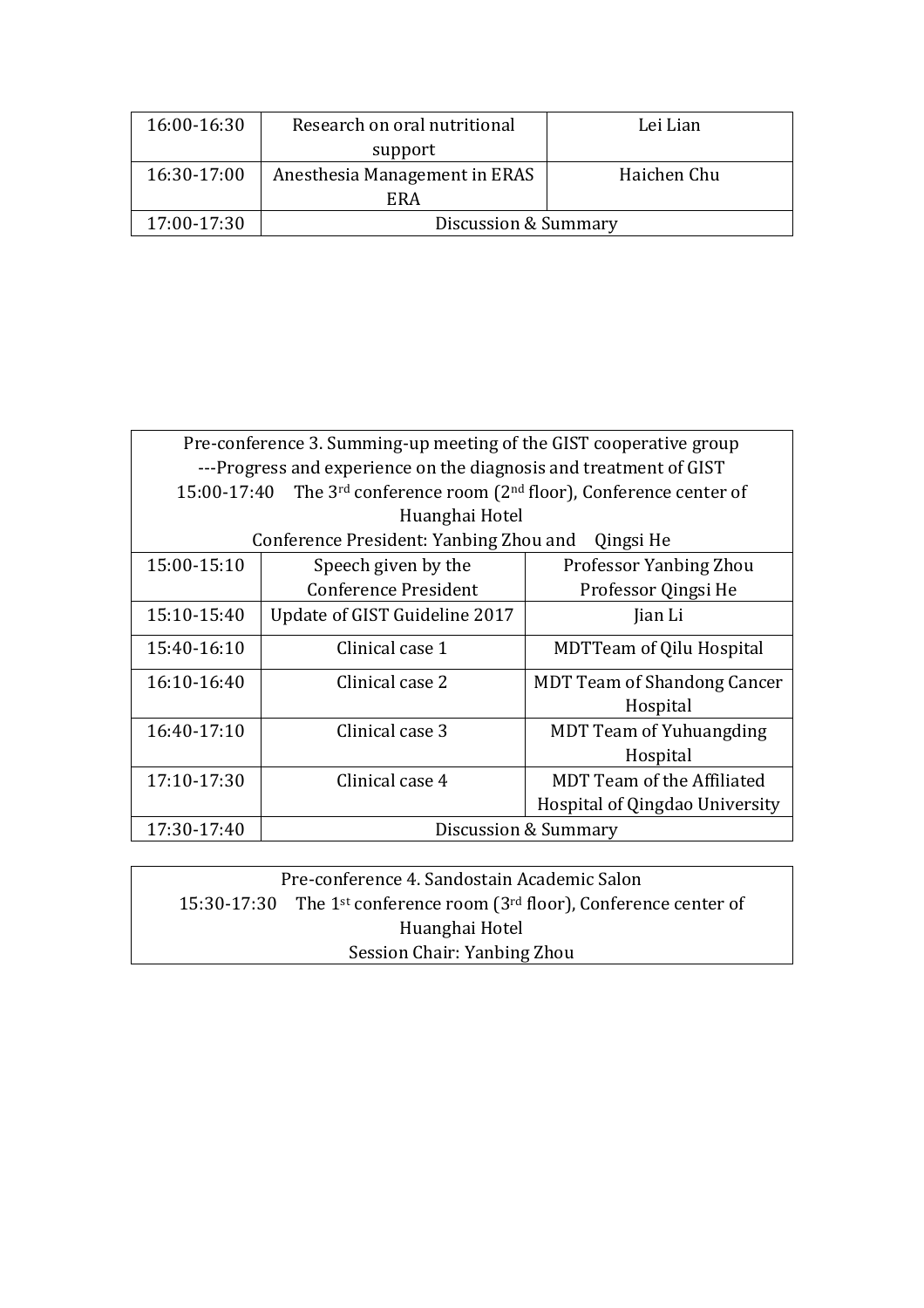| Morning, October 28, 2017                                      |                                                                                  |                                      |  |
|----------------------------------------------------------------|----------------------------------------------------------------------------------|--------------------------------------|--|
| Live Surgery and Keynote Speech 07:30-12:05                    |                                                                                  |                                      |  |
| Academic hall of the Affiliated Hospital of Qingdao University |                                                                                  |                                      |  |
|                                                                | Session 1 Live Operation Demonstration 07:30-09:00                               |                                      |  |
|                                                                | Conference President: Prof. Yun Lu, Dongsheng Wang, Dong Chen, Liang Lv,         |                                      |  |
|                                                                | Shaofei Zhou, Song Han                                                           |                                      |  |
| 07:30-09:00                                                    | Laparoscopic LAR for Rectal Cancer                                               | Zhaojian Niu                         |  |
| 07:30-09:00                                                    | Laparoscopic Radical D2 Gastrectomy                                              | Jian Zhang                           |  |
|                                                                | Opening Ceremony 09:00-09:15                                                     |                                      |  |
|                                                                | Moderator: Yanbing Zhou                                                          |                                      |  |
| <b>Welcome Remarks:</b>                                        |                                                                                  |                                      |  |
|                                                                | President of Affiliated Hospital of Qingdao University                           |                                      |  |
|                                                                | Leader of Shandong Medical Association                                           |                                      |  |
|                                                                |                                                                                  |                                      |  |
|                                                                | Session 2 Keynote speech 09:15-10:35                                             |                                      |  |
|                                                                | Session Chair: Jianhong Pu, Qingsi He, Liqun Wu, Yanbing Zhou, Jianli Zhang, Yun |                                      |  |
|                                                                | Lu                                                                               |                                      |  |
| 09:15-09:35                                                    | The prospect of gastric cancer surgery                                           | Sung Hoon Noh                        |  |
|                                                                |                                                                                  | Yonsei University                    |  |
| 09:35-09:55                                                    | <b>Robotic Colorectal Cancer Surgery</b>                                         | Simon Ng                             |  |
|                                                                |                                                                                  | <b>Chinese University</b>            |  |
|                                                                |                                                                                  | of Hong Kong                         |  |
| 09:55-10:15                                                    | Perioperative Treatment of Gastric                                               | Masanori                             |  |
|                                                                | caner in Japan                                                                   | Tokunaga                             |  |
|                                                                |                                                                                  | <b>National Cancer</b>               |  |
|                                                                |                                                                                  | Center of Japan                      |  |
| 10:15-10:35                                                    | Robotic surgery for rectal cancer:                                               | Seon Hahn Kim                        |  |
|                                                                | more than a fantastic toy                                                        | Anna Hospital of                     |  |
|                                                                |                                                                                  | Korea University                     |  |
|                                                                | Session 3 Keynote speech 10:35-12:05                                             |                                      |  |
|                                                                | Session Chair: Heng Ma, Hongguang Sheng, Bingyuan Zhang, Peige Wang,             |                                      |  |
| Chuandong Sun                                                  |                                                                                  |                                      |  |
| 10:35-10:55                                                    | Robotic gastrectomy for gastric cancer                                           | <b>Amilcare Parisi</b>               |  |
|                                                                | <b>Italy Experience</b>                                                          | University of                        |  |
|                                                                |                                                                                  | Perugia, Italy                       |  |
| 10:55-11:15                                                    | Robotic transtransanal surgery                                                   | Lijen Kuo                            |  |
|                                                                |                                                                                  | The Affiliated<br>Hospital of Taibei |  |
|                                                                |                                                                                  |                                      |  |
|                                                                |                                                                                  | <b>Medical University</b>            |  |
| 11:15-11:35                                                    | The Japanese staging & guideline of                                              | Han Liang                            |  |
|                                                                | gastric cancer, the international                                                |                                      |  |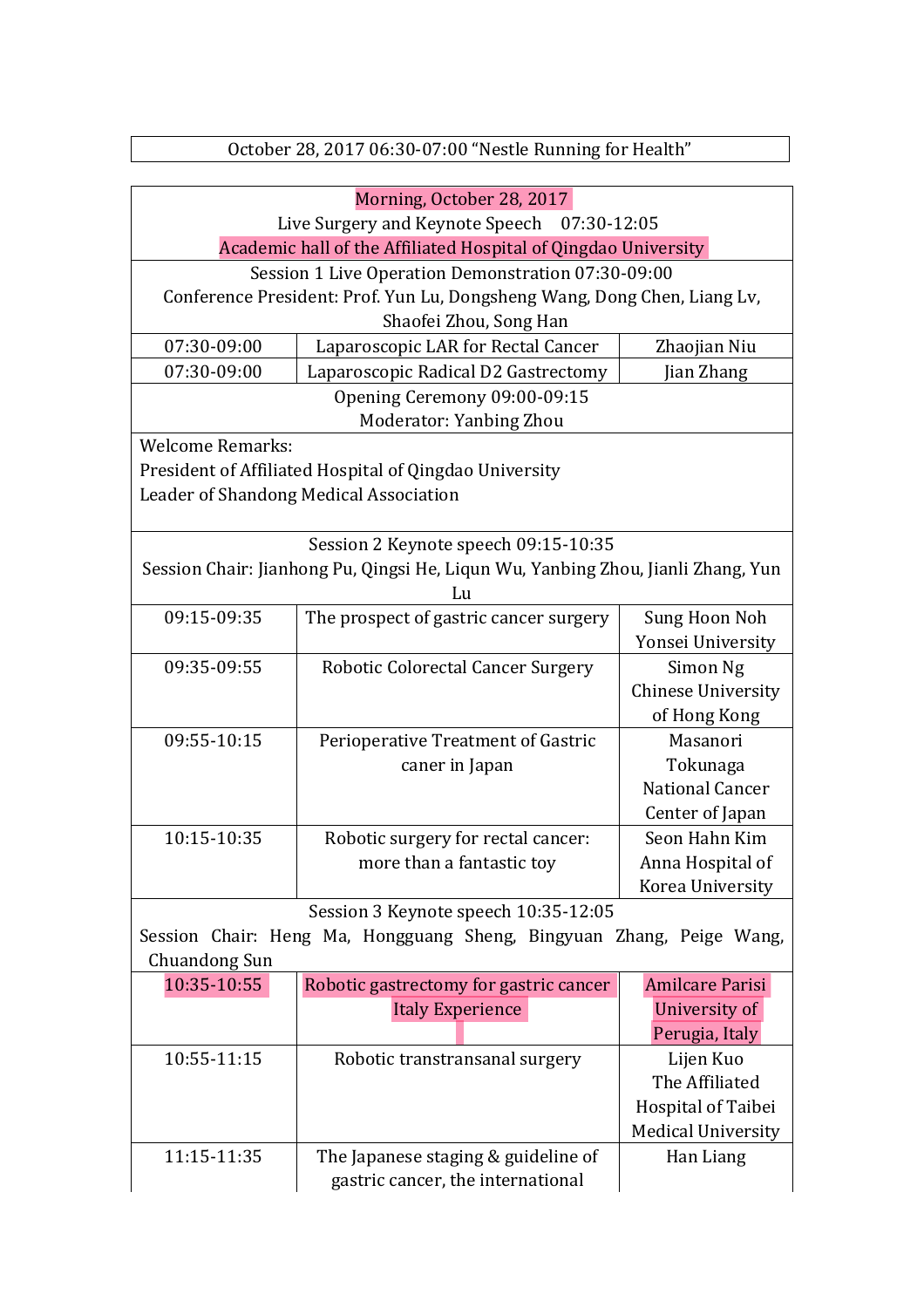|             | staging of gastric and our opinion      |            |
|-------------|-----------------------------------------|------------|
| 11:35-11:55 | Debates on the significance of          | Hongbo Wei |
|             | protecting Denonvilliers' fascia during |            |
|             | the radical resection of rectal         |            |
|             | carcinoma                               |            |

| Johnson & Johnson Satellite Symposium & Lunch                              |                      |               |  |
|----------------------------------------------------------------------------|----------------------|---------------|--|
| 11:55-12:25 Academic hall of the Affiliated Hospital of Qingdao University |                      |               |  |
| Session Chair: Yanbing Zhou                                                |                      |               |  |
| 11:55-12:00                                                                | Opening              | Yanbing Zhou  |  |
| 12:00-12:25                                                                | Laparoscopic Radical | Chunkang Yang |  |
|                                                                            | D2 Gastrectomy       |               |  |

| Afternoon, October 28, 2017                               |                                                                            |                     |  |  |
|-----------------------------------------------------------|----------------------------------------------------------------------------|---------------------|--|--|
|                                                           | Live Operation Demonstration and Keynote Speech                            |                     |  |  |
|                                                           | 12:25-17:50 Academic hall of the Affiliated Hospital of Qingdao University |                     |  |  |
|                                                           | Session 4 Live Surgery 12:25-14:00                                         |                     |  |  |
|                                                           | Session Chair: Ximo Wang, Tong Liu, Shikuan Li, Zhaojian Niu, Peiming Guo, |                     |  |  |
|                                                           | Hongliang Guo, Zhiqiang Liu, Yong Wan                                      |                     |  |  |
| 12:25-14:00                                               | Robotic Radical Gastrectomy for                                            | <b>Yanbing Zhou</b> |  |  |
|                                                           | Gastric Cancer                                                             |                     |  |  |
| 12:25-14:00<br>Radical Total Gastrectomy<br>Sung Hoon Noh |                                                                            |                     |  |  |
|                                                           | (Spleen-preserving & splenic hilar)                                        | Yonsei University   |  |  |
| lymph nodes dissection)                                   |                                                                            |                     |  |  |

| Session 5 Keynote speech 14:00-15:20                                              |                                       |                         |  |
|-----------------------------------------------------------------------------------|---------------------------------------|-------------------------|--|
| Session Chair: Lixin Jiang, Yiran Shi, Daogui Yang, Qing Cui, Yuming Li, Zhenging |                                       |                         |  |
| Sun, Dongsheng Wang                                                               |                                       |                         |  |
| 14:00-14:20                                                                       | Robotic gastrectomy for gastric       | Woo Jin Hyung           |  |
|                                                                                   | cancer-Yonsei Experience              | Yonsei University       |  |
|                                                                                   |                                       |                         |  |
| 14:20-14:40                                                                       | The process optimization and overall  | Prof. Yantao Tian       |  |
|                                                                                   | management of laparoscopic            |                         |  |
|                                                                                   | gastrectomy for gastric cancer        |                         |  |
| 14:40-15:00                                                                       | Using robotics to overcome challenges | James Ngu               |  |
|                                                                                   | in laparoscopic colorectal surgery    | Singapore Changi        |  |
|                                                                                   |                                       | <b>General Hospital</b> |  |
|                                                                                   |                                       |                         |  |
| 15:00-15:20                                                                       | Robotic D2 radical gastrectomy for    | Sanlin Lei              |  |
|                                                                                   | gastric cancer                        |                         |  |
| Session 6 Keynote speech 15:20-16:20                                              |                                       |                         |  |
| Session Chair: Zuocheng Sun, Chunlei Lu, Xiangun Chu, Hong Jiang, Dong Chen,      |                                       |                         |  |